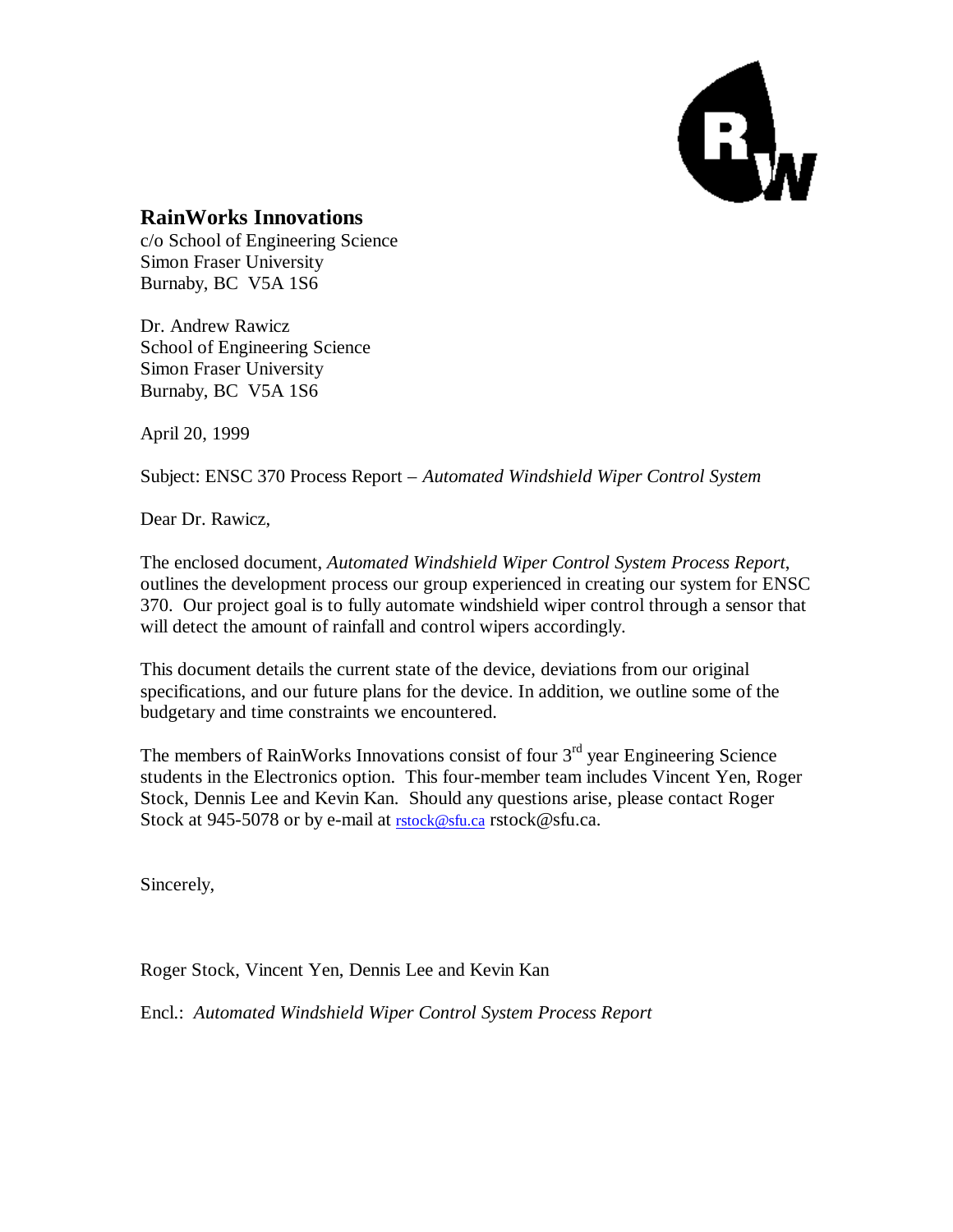

# **Automated Windshield Wiper Control System Design Specifications**

| Submitted by: | RainWorks Innovations:<br>Vincent Yen, Roger Stock,<br>Dennis Lee and Kevin Kan |
|---------------|---------------------------------------------------------------------------------|
| Contact:      | Roger Stock<br>rstock@sfu.ca                                                    |
| Submitted to: | Andrew Rawicz<br>Steve Whitmore                                                 |
|               | School of Engineering Science<br>Simon Fraser University                        |
| Date:         | April 20, 1999                                                                  |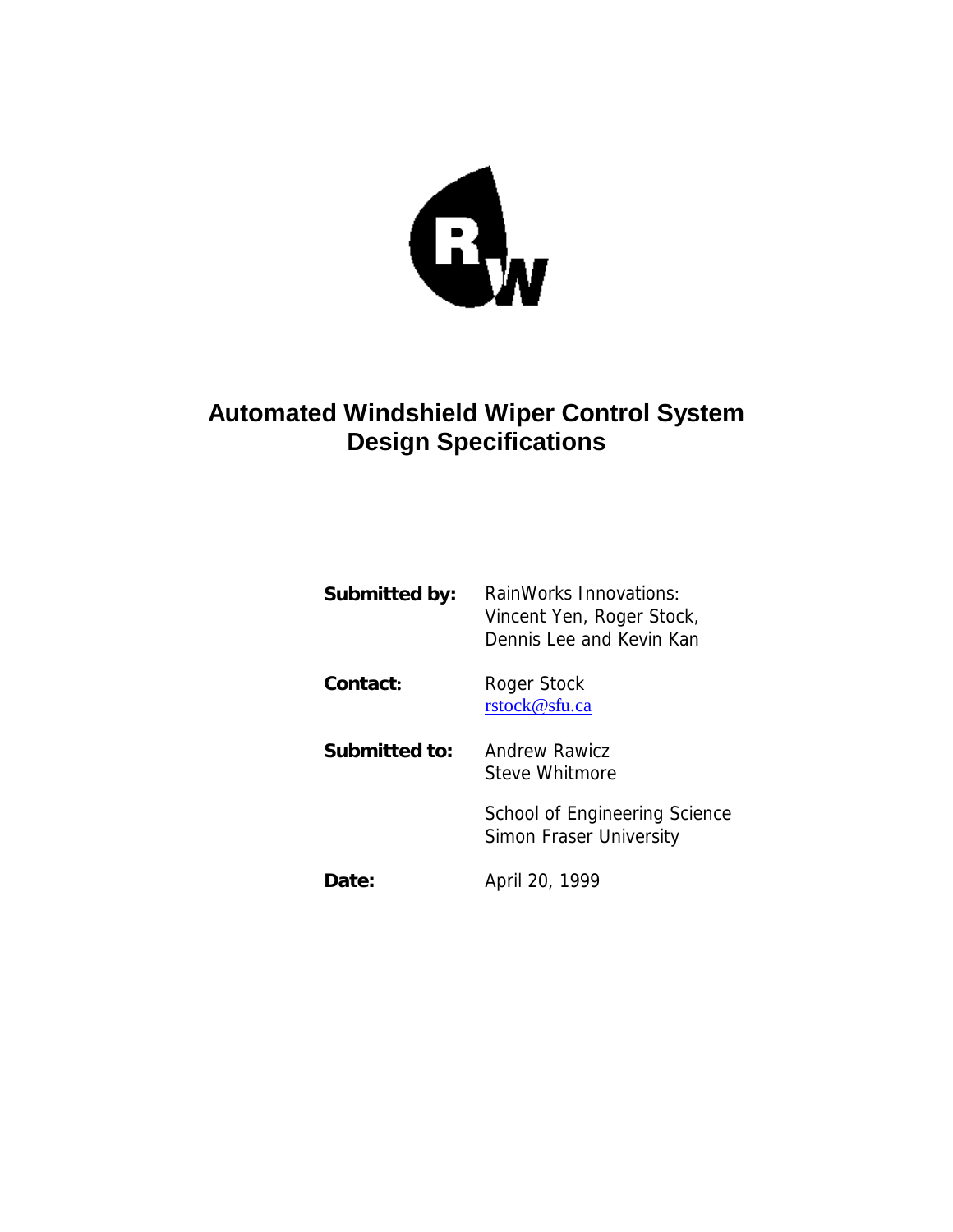

# **Table of Contents**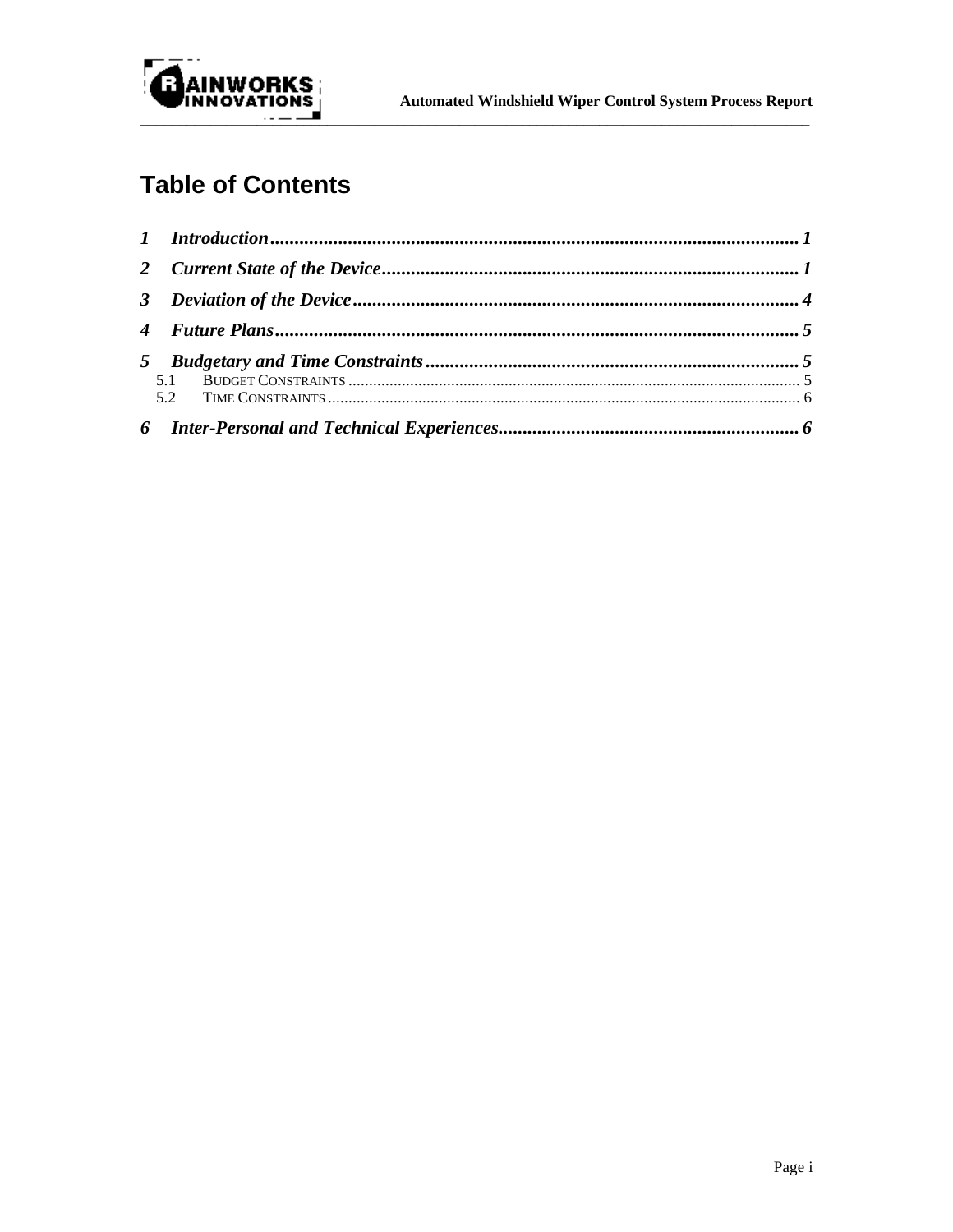

### **1 Introduction**

Motivated by the existing market demand for an economical, kit form automated wiper system, Rainworks created AWWCS (Automated Windshield Wiper Control System). Consisting of Roger Stock, Kevin Kan, Dennis Lee and Vincent Yen, the Rainworks Innovation team was created for rain related automobile products. The following report concludes the process undertaken by RainWorks Innovations for the realization of an AWWCS prototype.

# **2 Current State of the Device**

At this point, all features outlined in the proposal have been met, if not exceeded. The AWWCS receives both rain and user input. The data is processed and a decision is made to actuate a windshield wipe. Figure 1 gives an overview of the main system units shown by block diagrams.



**Figure 1: AWWCS system overview**

As can be seen from figure 1, the AWWCS consists of 4 stages. The current state of the device will be explained by reviewing each of the stages.

In the first stage, signal acquisition, the amount of rain on the windshield will be measured and processed by the AWWCS. The AWWCS will then decide to actuate the wiper to clean the windshield. The rain amount detected on the windshield will be determined by our resistivity sensors that we designed ourselves.

The sensor, which is located on the lower right of the front windshield, consists of 3 different materials: conductive epoxy, clear epoxy and acrylic enamel. These substances form the most durable, cost-efficient and non-intrusive sensor solution we could conceive.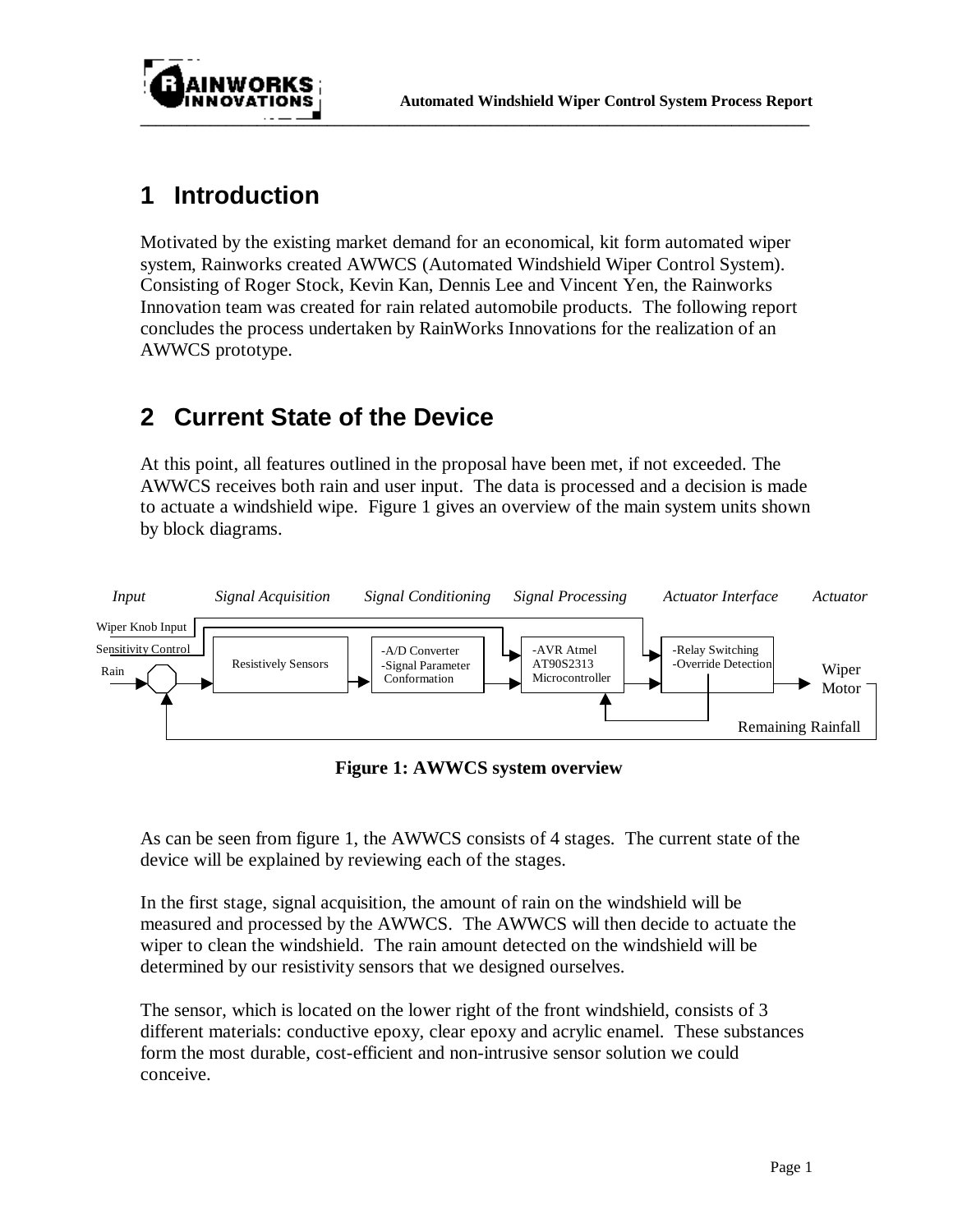

In the second stage, signal conditioning, the analog signals obtained by the resistivity sensors are converted into the digital domain suitable for processing by the microcontroller. Figure 2 illustrates the block diagram of the variable resistor signal conditioning block.



**Figure 2: Detailed block diagram of variable resistor output signal conditioner**

As shown in figure 2, the output signal from the rain sensor is not directly coupled to the ADC, but rather to a buffer first and then into the ADC. This is done for two reasons:

- to increase the input resistance of the stage immediately after sensor
- to decrease any potential damage to the ADC

The ADC that we are using has a fairly low input resistance and this will provide significant loading on our sensor. In addition, the maximum allowable voltage swing of input signals that is fed into the ADC is 0 to 1V. The ADC digital output range is calibrated to this value.

The user interface will be specified before we move on to the third stage, signal processing. Figure 3 shows the user interface, which is a sensitivity switch available for the user.



**Figure 3: User interface - sensitivity switch**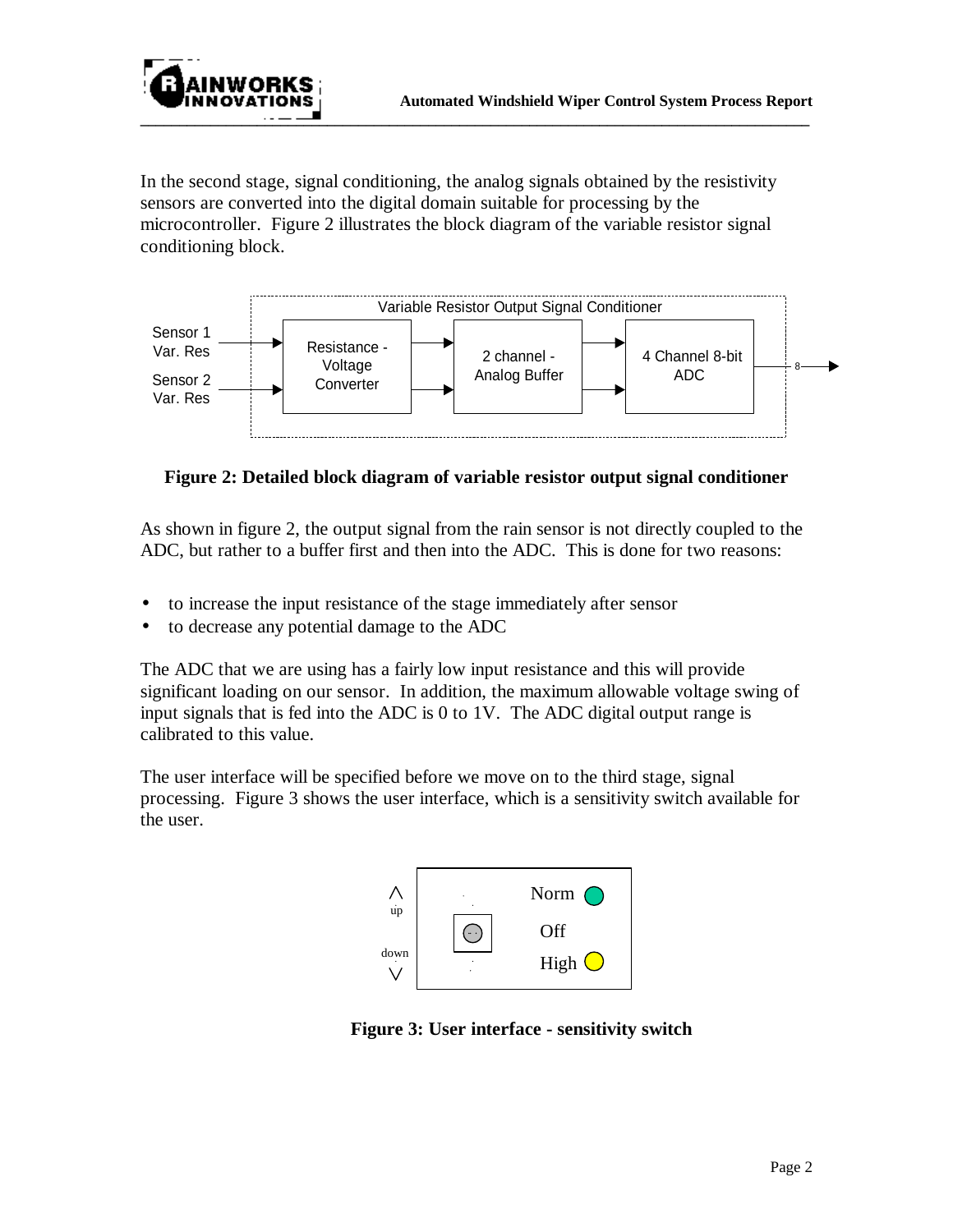

User interface provides sensitivity and off mode control; the UI is composed of a sensitivity switch and two state LEDs. There are two states of sensitivity available to the user, as well as the off state.

- 1. **Off**: By turning the sensitivity knob to "Off", the user disables the AWWCS. Under this state, no automated wiping action will be taken.
- 2. **Normal**: This sensitivity level is the default sensitivity level built in the AWWCS.
- 3. **High**: By turning the sensitivity knob to "High", the user can request the AWWCS to take wiping actions under lighter rain condition than the default sensitivity level built in the AWWCS.

In the third stage, signal processing, the Atmel AVR microcontroller (AT90S8515) is used for signal processing. Signal processing now accounts for intermittent and continuous wipes. In addition, JIT (just in time wiping) is implemented by the microcontroller. In addition, manual override from the native control, as well as sensitivity switch functions are also implemented in the AVR microcontroller.

In the fourth stage, actuator interface, the AWWCS controls the wipers. The system also detects manual override and returns native wiper control to the user. The actuator interface will be implemented with switching relays. The native control inputs are fed into the microcontroller for manual override decisions.

The AWWCS system will operate in two states:

|                     | 1. AWWCS system enabled: The wiper knob is set to off and the wipers are |
|---------------------|--------------------------------------------------------------------------|
|                     | taking command from the microcontroller.                                 |
| 2. Manual Override: | The wiper knob is set to any wiper state (not off)                       |
|                     | and the AWWCS system is ignored.                                         |

The AWWCS has been installed on an 87 Toyota Tercel and is able to work as desired under various test conditions, such as rainfall frequency and raindrops in different areas.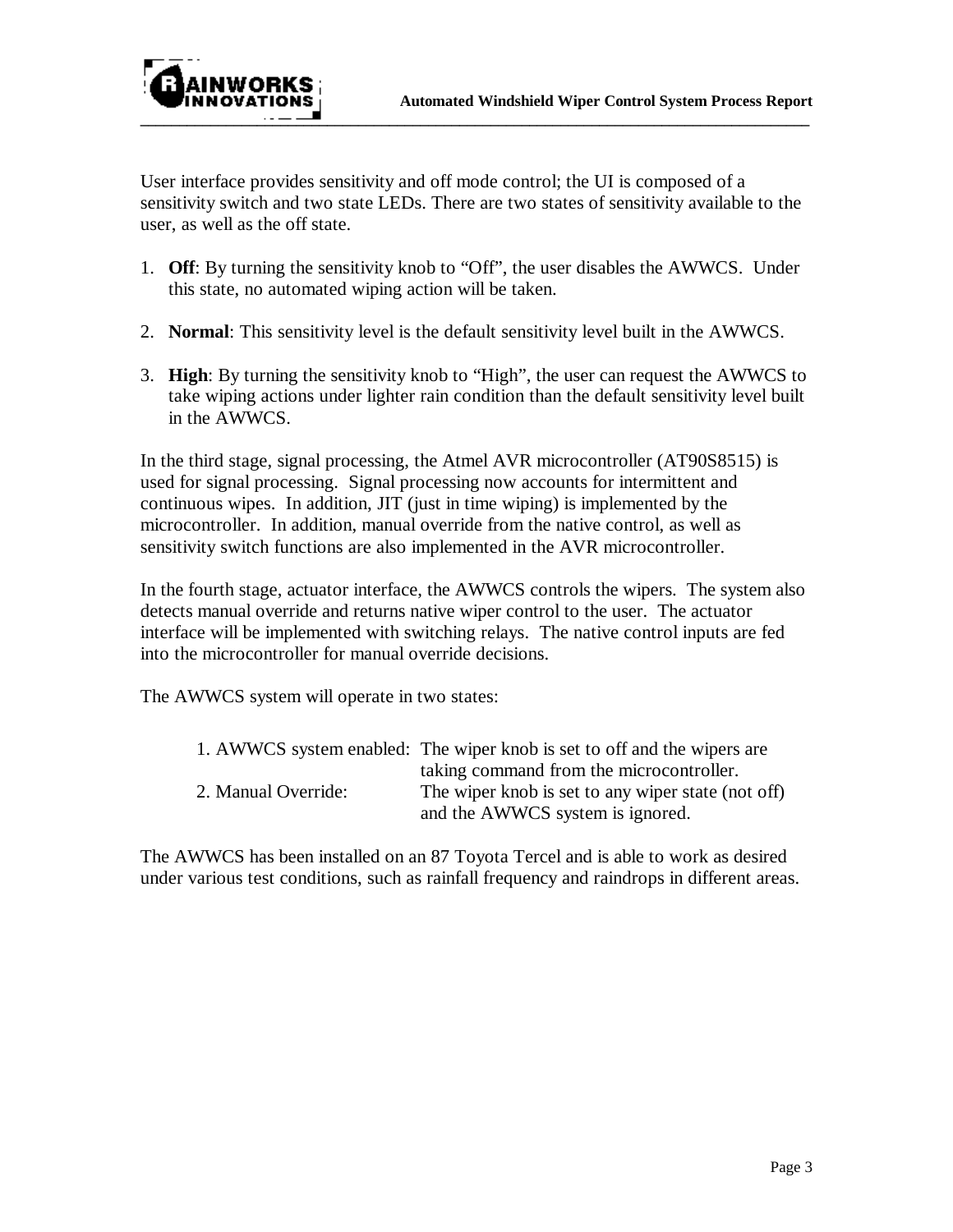

# **3 Deviation of the Device**

With the exception of the motor interface, modifications have been performed on each device functional parts to maximum efficiency, size and cost.

The sensor consists of four conductive strips and is hooked up to a voltage divider network. Raindrops falling in between will change the resistance of the sensor, and thus the voltage observed across the resistance network. The sensor is composed of conductive epoxy, clear epoxy and acrylic enamel. Clear epoxy is added between conductive epoxy strips to prevent the rainwater from being caught in between the conductive strips. After repeated attempts, we perfected the masking process for the conductive epoxy; we were able to make the gap between conductive strip small enough to detect mist. With the improved modification, we were able to eliminate the variable capacitance sensor outlined in the design spec used to detect mist. In addition, the perfection of the custom integration of the sensor onto the actual car windshield has resulted in a sleek, non-intrusive design that may have further development potential. The ADC of signal conditioning has been selected to calibrate to the range of input voltage variations, as opposed to stepping the input voltage up to 5V.

Signal processing has several features that increase the robustness of the device. The featured are, in rough, conflicting control input resolution, motor interface short protection and typical code optimization. In addition, one 40 pin Atmel AVR microcontroller, the ATS8515 is selected, rather than two small 20 pin ATS2313 for ease of coding; inter-device communications are eliminated, as well as complex I/O pin mapping.

The user interface has been seamlessly integrated into the dashboard of the test vehicle. A panel from the dashboard has been modified and removed. The user interface was placed on the removed panel and placed back into the dashboard. Further studies on natural mapping reveals that the UI should be placed right behind the native wiper control for intuitive application of the interface.

The sounds from the relays switching were sufficiently distracting for us to implement sound damping to the container. Play-Do was selected for its sound damping properties. The play-do was wrapped in saran-wrap to prevent it from drying out. Clearly, this is a temporary, but effective solution.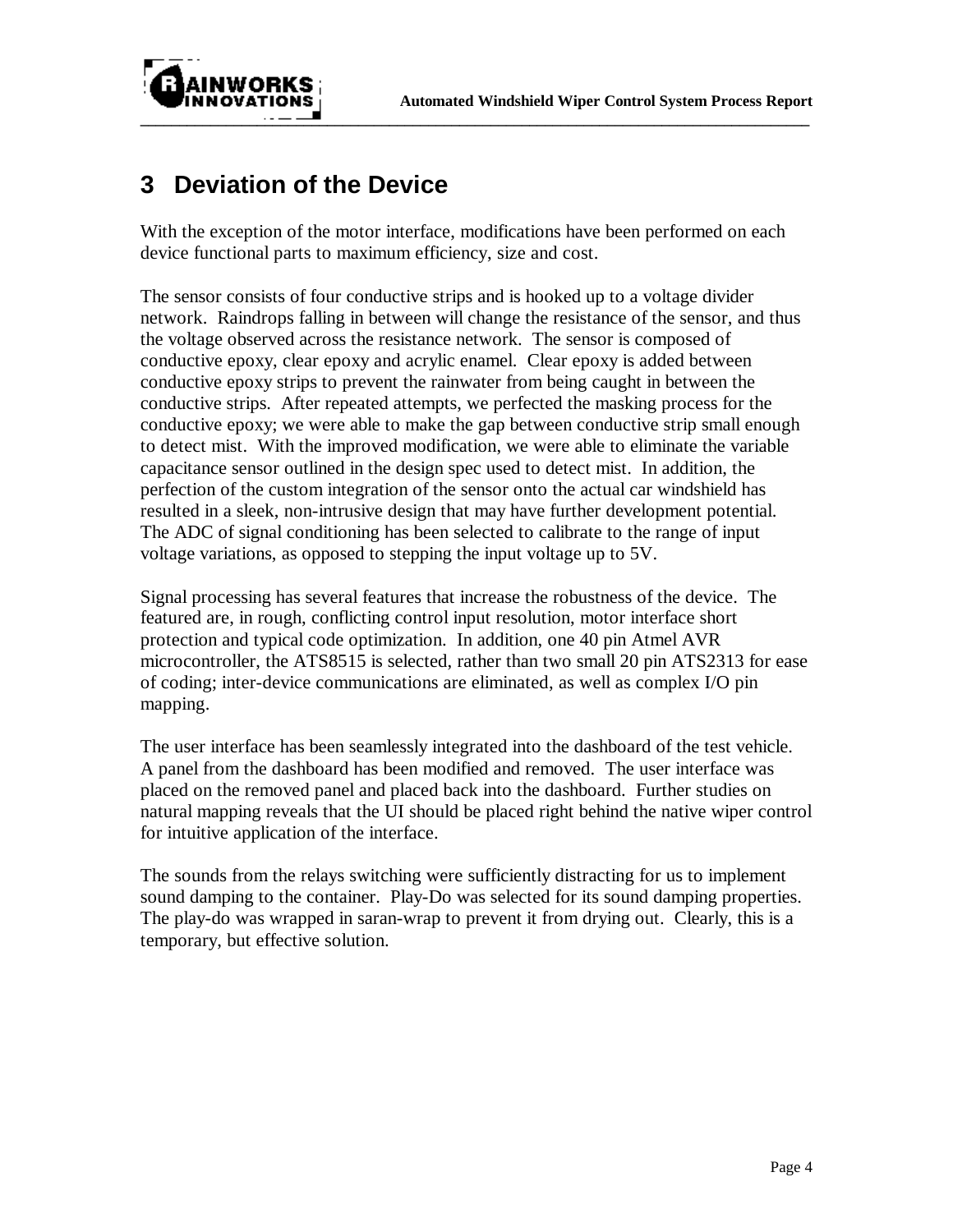

# **4 Future Plans**

Our custom designed rain sensors currently operate simply and effectively. Plans are now underway to approach the major car manufactures for a functional demonstration as a proof of concept. In addition, Rainworks are currently seeking additional funding for a further development of the rain sensor, as well as applications outside the automotive industry. As of now, the materials for a complete system will cost \$40, making the AWWCS a cost effective product that can be easily shipped in kit form.

# **5 Budgetary and Time Constraints**

### **5.1 Budget Constraints**

The following shows our budget as anticipated at the time our Project Proposal was composed:

| Rain Sensor               | \$60  |
|---------------------------|-------|
| Wiring                    | \$10  |
| Microprocessor / Debugger | \$30  |
| User Interface            | \$30  |
| Windshield Wiper          | \$10  |
| Total                     | \$140 |

The following shows the actual cost of the project up to April 20

| <b>Rain Sensor Materials</b> | \$25 |
|------------------------------|------|
| Wiring, Connectors           | \$20 |
| Microprocessor / Debugger    | \$10 |
| Discrete Components          | \$40 |
| User Interface               | \$15 |
| Miscellaneous                | \$30 |
| Total                        |      |

As surprising as it may seem, we actually met our budget. Although component selections are now different, we have met all our budgetary constraints.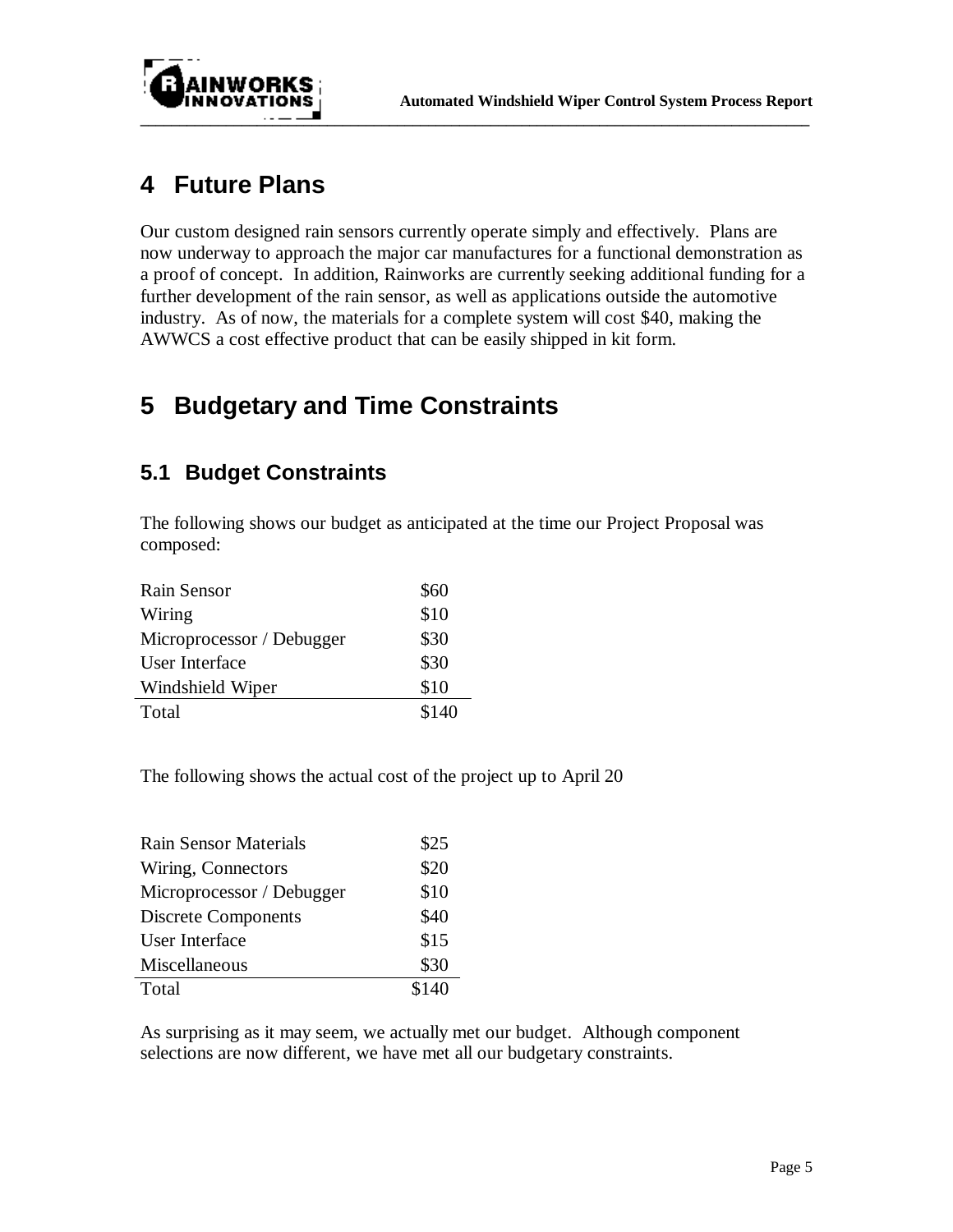

### **5.2 Time Constraints**

We underestimate the complexity involved in custom designing a rain sensor that is durable, cheap and gives consistent results. At least 20 design iterations and 5 different conceptual approaches were performed before we settle on the final configuration at March. 15. We were unable to meet any of our preset deadline and timeline, and our product was four weeks behind schedule. We were fortunate that the device design was drastically simplified and that efficient group dynamics and hiearchial structure was in place for our group to function effectively and finish the project before the deadline. However, one project demonstration postponement was necessary, and valuable timeline lessons are gleaned from that.

### **6 Inter-Personal and Technical Experiences**

Our group functioned as a complete and harmonious unit. Contrary to dire warning of the friendship element to group breakups, we started this 370 project as good friends, and we are leaving the 370 project as even better friends. Our friendship was advantageous to bringing our group dynamics into a more personal level; we can easily communicate our frustrations and dissatisfaction with compassionate support from within the group.

#### *Vincent Yen*

I have gained valuable insights to group dynamics, furthered my understanding in software development, as well as expanded my skill with lab equipment. Basically, I was going into the course looking for hardware experience that I was sorely lacking, and I came out with extensive hardware and software experience. I learned to budget my time, allocate the proper engineering resources for tasks and manage a group effectively.

### *Dennis Lee*

Technically, I've learned to create a website for this project and got a taste of how to bring a product to realization. In addition, I realized how important the fundamental concepts and theories we learned in class are to excel in engineering field. This realization will definitely change the way I learn and look at things for the years to come. I've also learned to work as a team. Each member in our group has talents in different fields, and it is this difference that makes this group a whole. Interpersonally, I've learned to be humble and understanding. Our project include a wide range of activities and no matter how advanced or simple a task is, somebody has got to do it. I am very thankful that all members in this group have common understandings and are always dedicated to whatever they are assigned to work on.